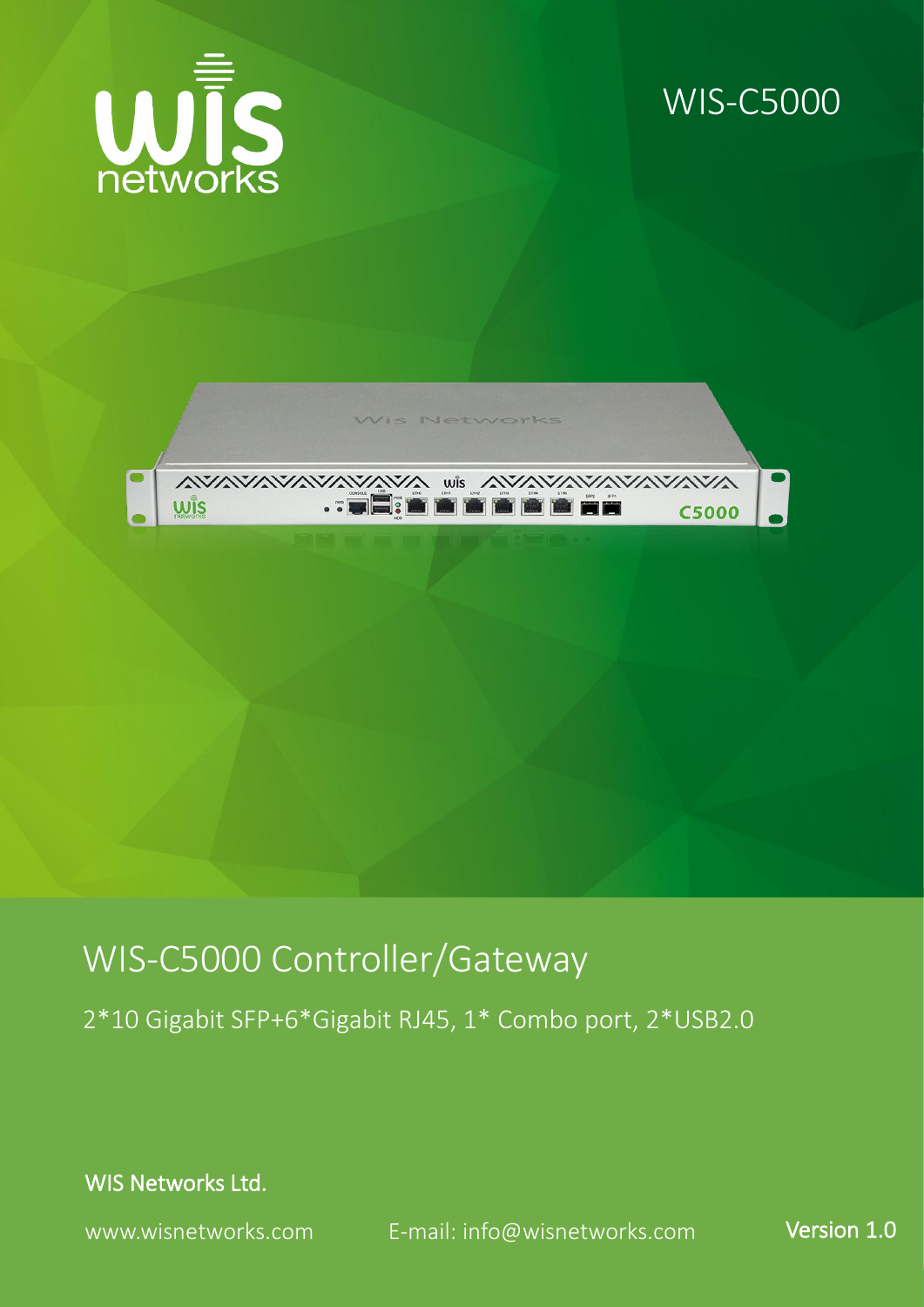#### **Product Overview**

WIS-C5000 is a multi-WAN hotspot gateway which is ideal for Internet service provider or hotels / restaurant. It is full featured with captive web portal authentication and PPPoE authentication, along with Wisnetworks unique powerful user account management feature for bandwidth usage limit and time/date limit. The gateway supports up to 50,000 sessions and more than 5000 online users, using the 11-inch rack-mount design, built-in power supply. Integrating Wisnetworks intelligent QoS and APP management feature,

WIS-C5000 helps you build a professional ISP level network easily and quickly, and provide you best Internet experience for WISP, Hotel and other industries.



#### Smart QoS / APP Management

- ❆ Bandwidth and priority based QoS
- ❆ Policy for LAN application
- ❆ Layer-7 smart QoS





Copyright © 2021 WIS Networks Ltd. All rights reserved. www.wisnetworks.com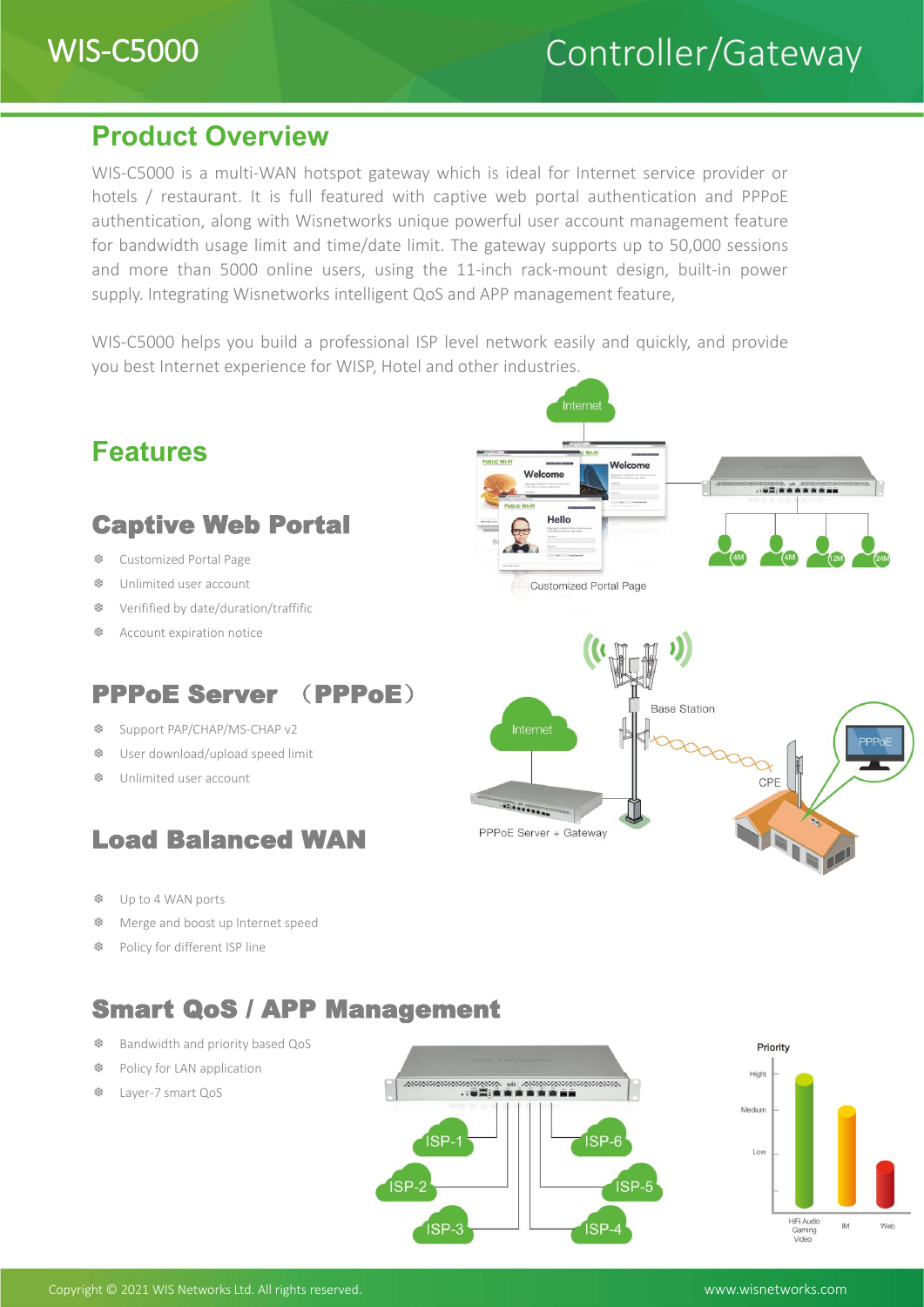# WIS-C5000 Controller/Gateway

#### **Network Topology**

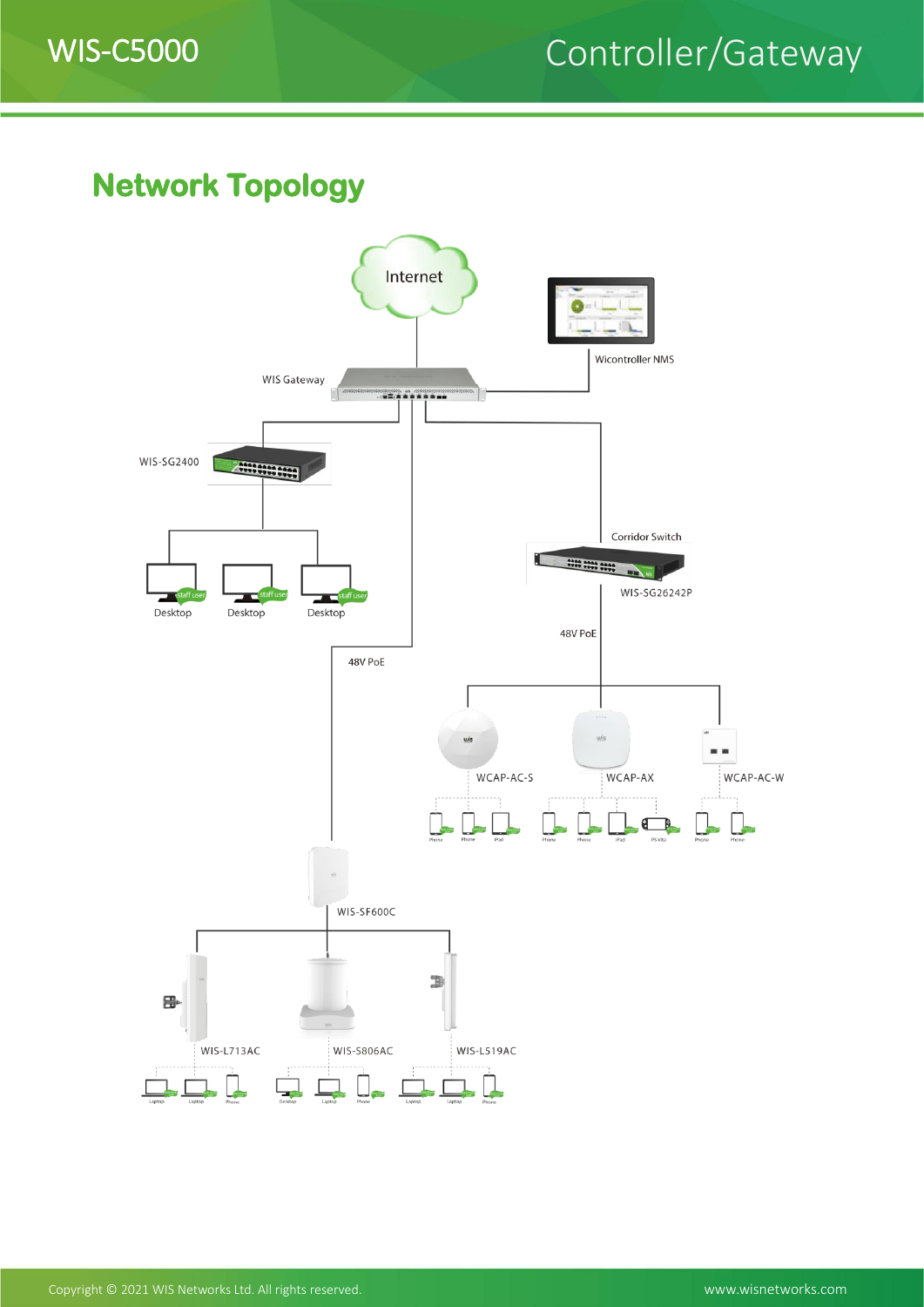# WIS-C5000 Controller/Gateway

| <b>HARDWARE</b>                           |                                        | <b>NETWORKS</b>      |  |  |
|-------------------------------------------|----------------------------------------|----------------------|--|--|
| <b>Interface</b>                          | - 2*10 Gigabit SFP port                | <b>Traffific Dia</b> |  |  |
|                                           | - 6*Gigabit Ethernet ports             |                      |  |  |
|                                           | - 1* Console port                      | <b>Online Host</b>   |  |  |
|                                           | $-2 \times$ USB2.0                     | <b>Monitoring</b>    |  |  |
|                                           | - Reset                                | <b>Online APP</b>    |  |  |
| CPU                                       | Intel Core i7-4770 4*cores, 3.4GHz     | <b>Monitoring</b>    |  |  |
| <b>RAM</b>                                | - 8GB                                  | <b>User Monito</b>   |  |  |
| HDD                                       | - 32GB                                 |                      |  |  |
| <b>LED</b>                                | - Power                                | <b>Device State</b>  |  |  |
| <b>Indicators</b>                         | - HDD                                  | <b>NETWORK A</b>     |  |  |
| <b>Power</b>                              | - Input: 100-240 VAC, 50/60 Hz         | <b>System Logs</b>   |  |  |
| <b>Dimensions</b>                         | $-10(442*256*44mm)$                    | <b>ARP Logs</b>      |  |  |
|                                           | Operating Temperature: 0°C to 70°C     | <b>PPPoE Logs</b>    |  |  |
| <b>Environmental</b><br><b>Conditions</b> | 3Operating Humidity: 10% to 80%        | <b>Web Portal</b>    |  |  |
|                                           | non-condensing                         | <b>Firewall/ACI</b>  |  |  |
| <b>AUTHENTICATION SERVER</b>              |                                        | <b>Logs</b>          |  |  |
| <b>Authentication</b>                     | - Captive web portal                   |                      |  |  |
| <b>Types</b>                              | - PPPoE Server                         | <b>Website Log</b>   |  |  |
| <b>Customizable</b>                       | - Yes                                  | <b>NETWORKS</b>      |  |  |
| <b>Captive Portal</b>                     |                                        | <b>Internet Pro</b>  |  |  |
| <b>User Exception</b>                     | - Yes                                  | <b>DHCP Serve</b>    |  |  |
| <b>Local Account</b>                      | - Yes                                  | <b>DHCP Relay</b>    |  |  |
| <b>Database</b>                           |                                        | <b>Network Ad</b>    |  |  |
| <b>Expiration /</b>                       | - Customized                           | <b>Translation</b>   |  |  |
|                                           | <b>Offifiine Notice</b>                |                      |  |  |
| <b>USER MANAGEMENT</b>                    |                                        | <b>Records</b>       |  |  |
| <b>Account Number</b>                     | - Unlimited                            | <b>VPN</b>           |  |  |
| <b>Bind MAC / IP</b>                      | - Yes                                  | <b>DNS</b>           |  |  |
| <b>Validate Period</b>                    | - By Date / Duration / Traffific Usage |                      |  |  |
| <b>Speed Limit</b>                        | - Yes                                  |                      |  |  |
| <b>Change</b>                             | - Allow authenticated users to modify  |                      |  |  |
| <b>Password</b>                           | their own login password               |                      |  |  |
| <b>Session Limit</b>                      | - Yes                                  |                      |  |  |
|                                           |                                        |                      |  |  |

| <b>NETWORK STATUS</b>                  |                                        |  |  |  |
|----------------------------------------|----------------------------------------|--|--|--|
| <b>Traffific Diagram</b>               | - Yes                                  |  |  |  |
|                                        | - Ethernet LEDs                        |  |  |  |
| <b>Online Host</b>                     | - Power                                |  |  |  |
| <b>Monitoring</b>                      | - System                               |  |  |  |
| <b>Online APP</b><br><b>Monitoring</b> | - Input: 100-240 VAC, 50/60 Hz         |  |  |  |
| <b>User Monitor</b>                    | - Portal / PPPoE / DHCP                |  |  |  |
| <b>Device Status</b>                   | - CPU / Memory/ Session                |  |  |  |
| <b>NETWORK ACTIVITY LOGS</b>           |                                        |  |  |  |
| <b>System Logs</b>                     | - Yes                                  |  |  |  |
| <b>ARP Logs</b>                        | - Yes                                  |  |  |  |
| <b>PPPoE Logs</b>                      | - Yes                                  |  |  |  |
| <b>Web Portal Logs</b>                 | - Yes                                  |  |  |  |
| <b>Firewall/ACL</b><br><b>Logs</b>     | - Yes                                  |  |  |  |
| <b>Website Logs</b>                    | - Yes                                  |  |  |  |
| <b>NETWORK SERVICES</b>                |                                        |  |  |  |
| <b>Internet Protocol</b>               | - Unlimited                            |  |  |  |
| <b>DHCP Server</b>                     | - Yes                                  |  |  |  |
| <b>DHCP Relay</b>                      | - By Date / Duration / Traffific Usage |  |  |  |
| <b>Network Address</b>                 | - Yes                                  |  |  |  |
| <b>Translation</b>                     |                                        |  |  |  |
| <b>Local DNS</b>                       | - Allow authenticated users to modify  |  |  |  |
| <b>Records</b>                         | their own login password               |  |  |  |
| <b>VPN</b>                             | -n2n, PPTP, IPsec, OpenVpn             |  |  |  |
| <b>DNS</b>                             | -DDNS, SMARTDNS                        |  |  |  |